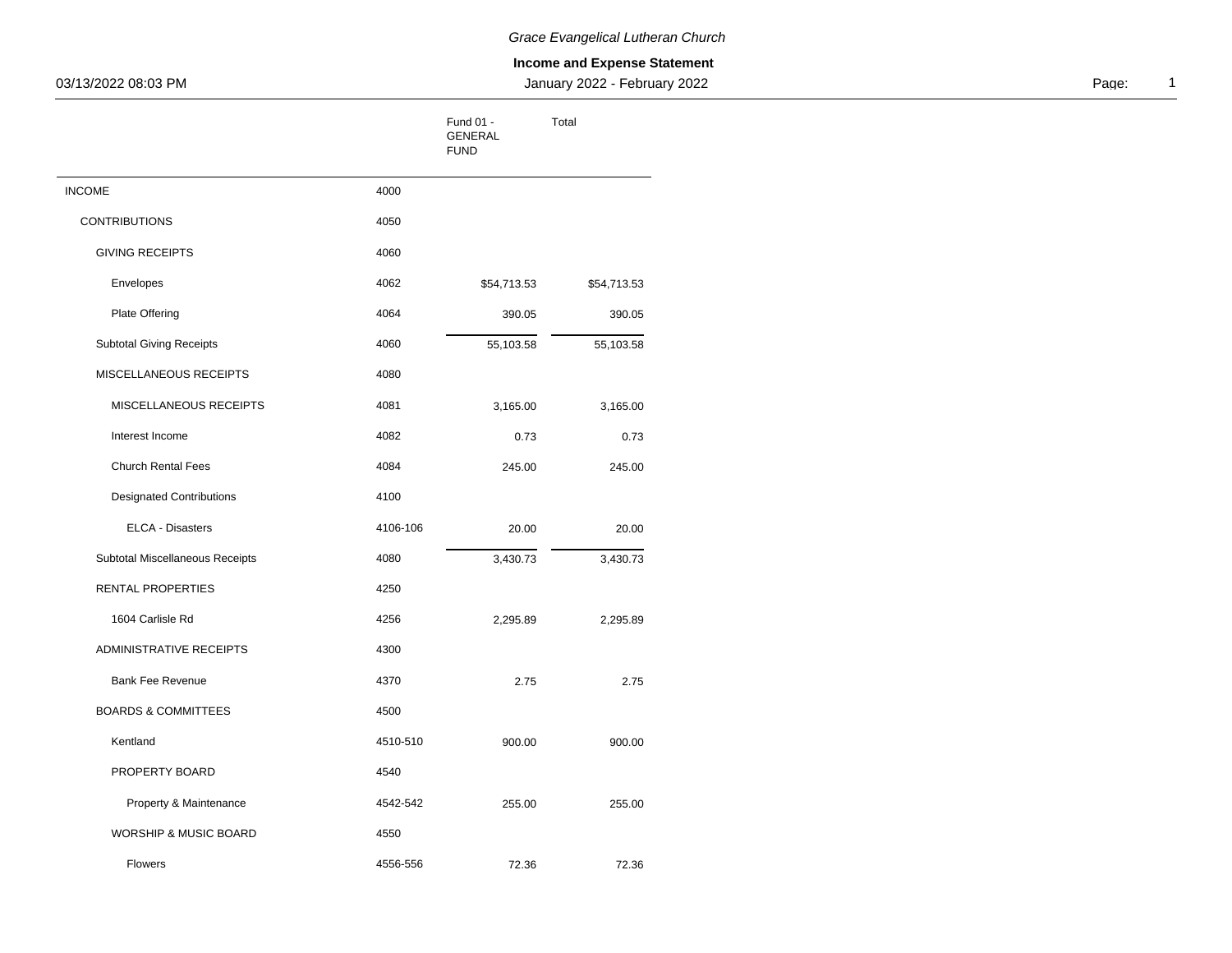| 03/13/2022 08:03 PM               |          |                                     | January 2022 - February 2022 |  | Page: |
|-----------------------------------|----------|-------------------------------------|------------------------------|--|-------|
|                                   |          | Fund 01 -<br>GENERAL<br><b>FUND</b> | Total                        |  |       |
| <b>Bulletins</b>                  | 4558-558 | 198.81                              | 198.81                       |  |       |
| Sanctuary Lamp                    | 4564     | 63.58                               | 63.58                        |  |       |
| Subtotal Worship & Music Board    | 4550     | 334.75                              | 334.75                       |  |       |
| Subtotal Boards & Committees      | 4500     | 1,489.75                            | 1,489.75                     |  |       |
| <b>TOTAL INCOME</b>               |          | \$62,322.70                         | \$62,322.70                  |  |       |
| <b>EXPENSES</b>                   | 5000     |                                     |                              |  |       |
| <b>GENERAL EXPENSES</b>           | 5050     |                                     |                              |  |       |
| SALARIES                          | 5100     |                                     |                              |  |       |
| ELCA - Disasters                  | 5106-106 | \$260.00                            | \$260.00                     |  |       |
| CONTRACTED/SENIOR PASTOR          | 5110     |                                     |                              |  |       |
| Contracted/Pastor Salary          | 5112     | 11,284.08                           | 11,284.08                    |  |       |
| Contracted/Pastor Pension         | 5116     | 1,746.86                            | 1,746.86                     |  |       |
| <b>Contracted/Pastor Mileage</b>  | 5118     | 50.57                               | 50.57                        |  |       |
| Contracted/Pastor Prof Ex         | 5120     | 55.00                               | 55.00                        |  |       |
| Subtotal Contracted/senior Pastor | 5110     | 13,136.51                           | 13,136.51                    |  |       |
| ASSOCIATE PASTOR                  | 5130     |                                     |                              |  |       |
| AP - Salary                       | 5132     | 1,661.20                            | 1,661.20                     |  |       |
| AP - Health Insurance             | 5141     | 1,500.00                            | 1,500.00                     |  |       |
| AP - Mileage                      | 5142     | 132.75                              | 132.75                       |  |       |
| Subtotal Associate Pastor         | 5130     | 3,293.95                            | 3,293.95                     |  |       |
| <b>STAFF</b>                      | 5180     |                                     |                              |  |       |
| Office Personnel                  | 5182     | 14,542.24                           | 14,542.24                    |  |       |
| Custodian                         | 5184     | 625.00                              | 625.00                       |  |       |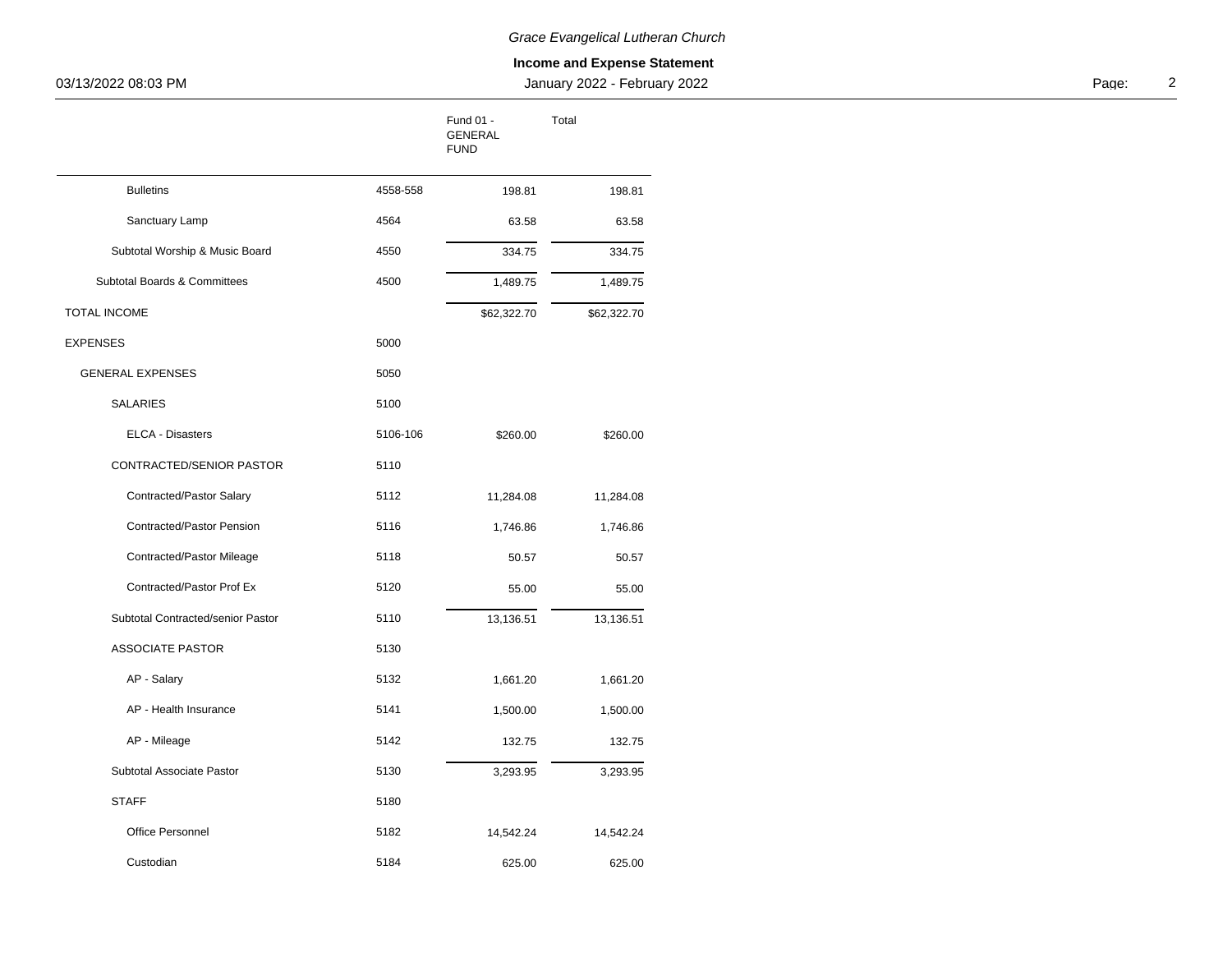| 03/13/2022 08:03 PM       |          |                              | January 2022 - February 2022 |  | Page: |
|---------------------------|----------|------------------------------|------------------------------|--|-------|
|                           |          | Fund 01 -<br>GENERAL<br>FUND | Total                        |  |       |
| Organist                  | 5190     | 120.00                       | 120.00                       |  |       |
| Youth Director Cont Educa | 5191-100 | 793.55                       | 793.55                       |  |       |
| Social Security - Staff   | 5194     | 1,209.67                     | 1,209.67                     |  |       |
| Medicare - Staff          | 5195     | 282.90                       | 282.90                       |  |       |
| Mileage - Staff           | 5196     | 45.36                        | 45.36                        |  |       |
| Subtotal Staff            | 5180     | 17,618.72                    | 17,618.72                    |  |       |
| SUPPLY PERSONNEL          | 5210     |                              |                              |  |       |
| Seminarian Intern Expense | 5215     | 5,718.48                     | 5,718.48                     |  |       |
| Mileage - Seminarian      | 5216     | 56.00                        | 56.00                        |  |       |
| Subtotal Supply Personnel | 5210     | 5,774.48                     | 5,774.48                     |  |       |
| ADMINISTRATIVE EXPENSES   | 5300     |                              |                              |  |       |
| OFFICE                    | 5310     |                              |                              |  |       |
| Supplies - office         | 5312-312 | 351.24                       | 351.24                       |  |       |
| Copier/Digital Supplies   | 5314     | 978.51                       | 978.51                       |  |       |
| Postage-General           | 5318-318 | 420.74                       | 420.74                       |  |       |
| Payroll Services          | 5323     | 200.00                       | 200.00                       |  |       |
| Computer Software/Support | 5324     | 891.17                       | 891.17                       |  |       |
| Subtotal Office           | 5310     | 2,841.66                     | 2,841.66                     |  |       |
| MAINTENANCE SUP. & UTIL.  | 5330     |                              |                              |  |       |
| Janitorial Supplies       | 5332     | 81.64                        | 81.64                        |  |       |
| Snow Removal              | 5334     | 1,270.00                     | 1,270.00                     |  |       |
| Fuel Oil-Church           | 5338-338 | 517.09                       | 517.09                       |  |       |
| Electric-Church           | 5340     | 2,429.78                     | 2,429.78                     |  |       |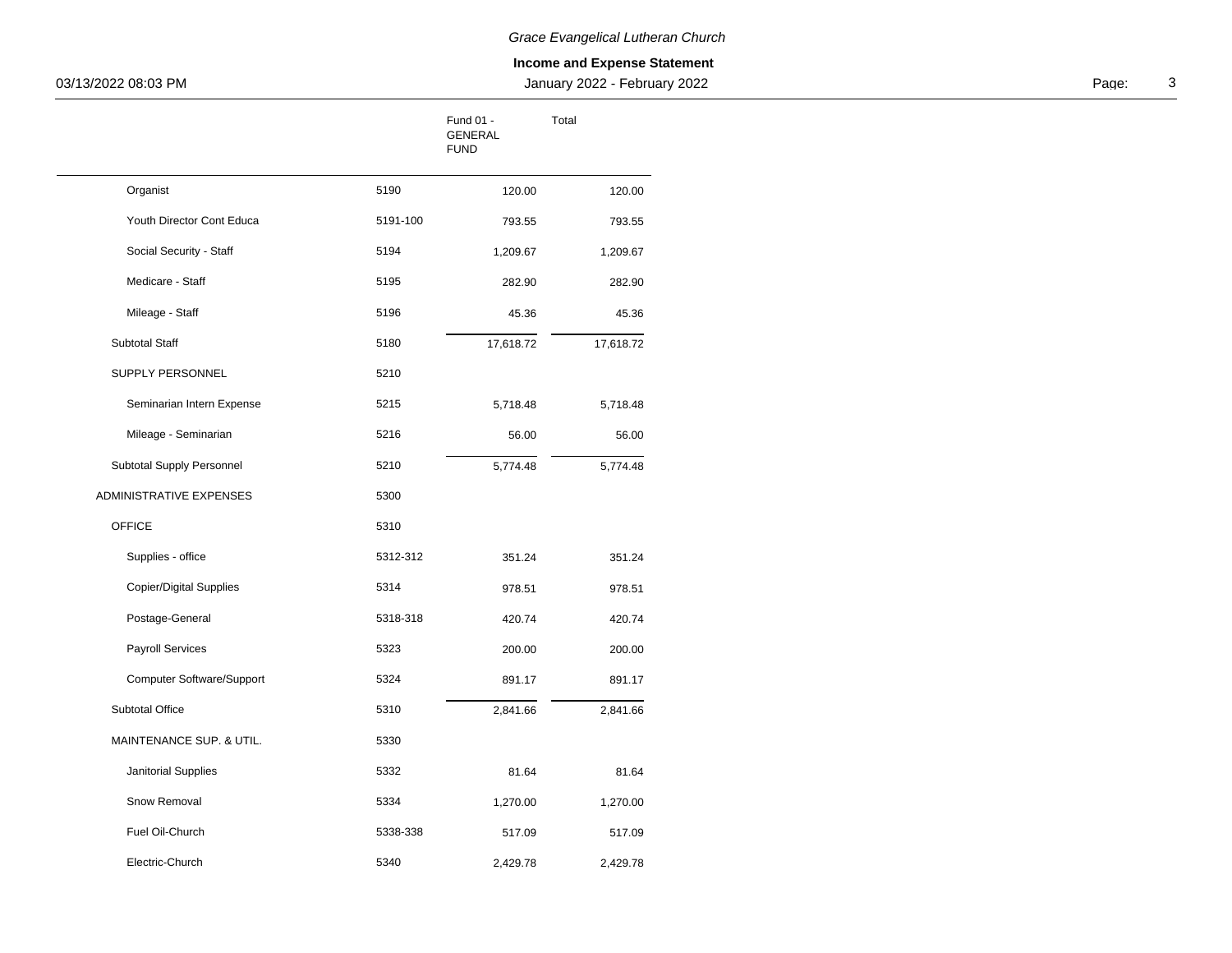| 03/13/2022 08:03 PM               |          |                                      | January 2022 - February 2022 |  | Page: |
|-----------------------------------|----------|--------------------------------------|------------------------------|--|-------|
|                                   |          | Fund 01 -<br>GENERAL<br>${\tt FUND}$ | Total                        |  |       |
| Telephone Dir Adv-Church          | 5341     | 315.82                               | 315.82                       |  |       |
| Telephone-Church                  | 5342     | 235.30                               | 235.30                       |  |       |
| Internet /WEB Services            | 5343     | 475.50                               | 475.50                       |  |       |
| Water-Church                      | 5344     | 179.20                               | 179.20                       |  |       |
| Gas-Church                        | 5346     | 3,086.90                             | 3,086.90                     |  |       |
| Sewage-Church                     | 5348     | 420.64                               | 420.64                       |  |       |
| Trash-Church                      | 5350     | 152.34                               | 152.34                       |  |       |
| Subtotal Maintenance Sup. & Util. | 5330     | 9,164.21                             | 9,164.21                     |  |       |
| Boiler /Elev Inspect/Rep          | 5357     | 193.08                               | 193.08                       |  |       |
| Church Expense                    | 5364-364 | 2,900.00                             | 2,900.00                     |  |       |
| <b>Bank Charge</b>                | 5370     | 386.48                               | 386.48                       |  |       |
| Van Expenses                      | 5376     | 541.00                               | 541.00                       |  |       |
| ELCA - SPECIAL                    | 5377     | 672.75                               | 672.75                       |  |       |
| <b>BUILDING ACCOUNTS</b>          | 5380     |                                      |                              |  |       |
| Insurance                         | 5382-382 | 3,898.43                             | 3,898.43                     |  |       |
| SERVICE CONTRACTS                 | 5400     |                                      |                              |  |       |
| Elevator                          | 5404     | 414.25                               | 414.25                       |  |       |
| Termite/ Mice Exterminati         | 5418     | 63.00                                | 63.00                        |  |       |
| <b>Subtotal Service Contracts</b> | 5400     | 477.25                               | 477.25                       |  |       |
| Subtotal Administrative Expenses  | 5300     | 21,074.86                            | 21,074.86                    |  |       |
| <b>BOARDS &amp; COMMITTEES</b>    | 5500     |                                      |                              |  |       |
| KENTLAND                          | 5510-510 |                                      |                              |  |       |
| <b>Security Deposit Refund</b>    | 5511     | 150.00                               | 150.00                       |  |       |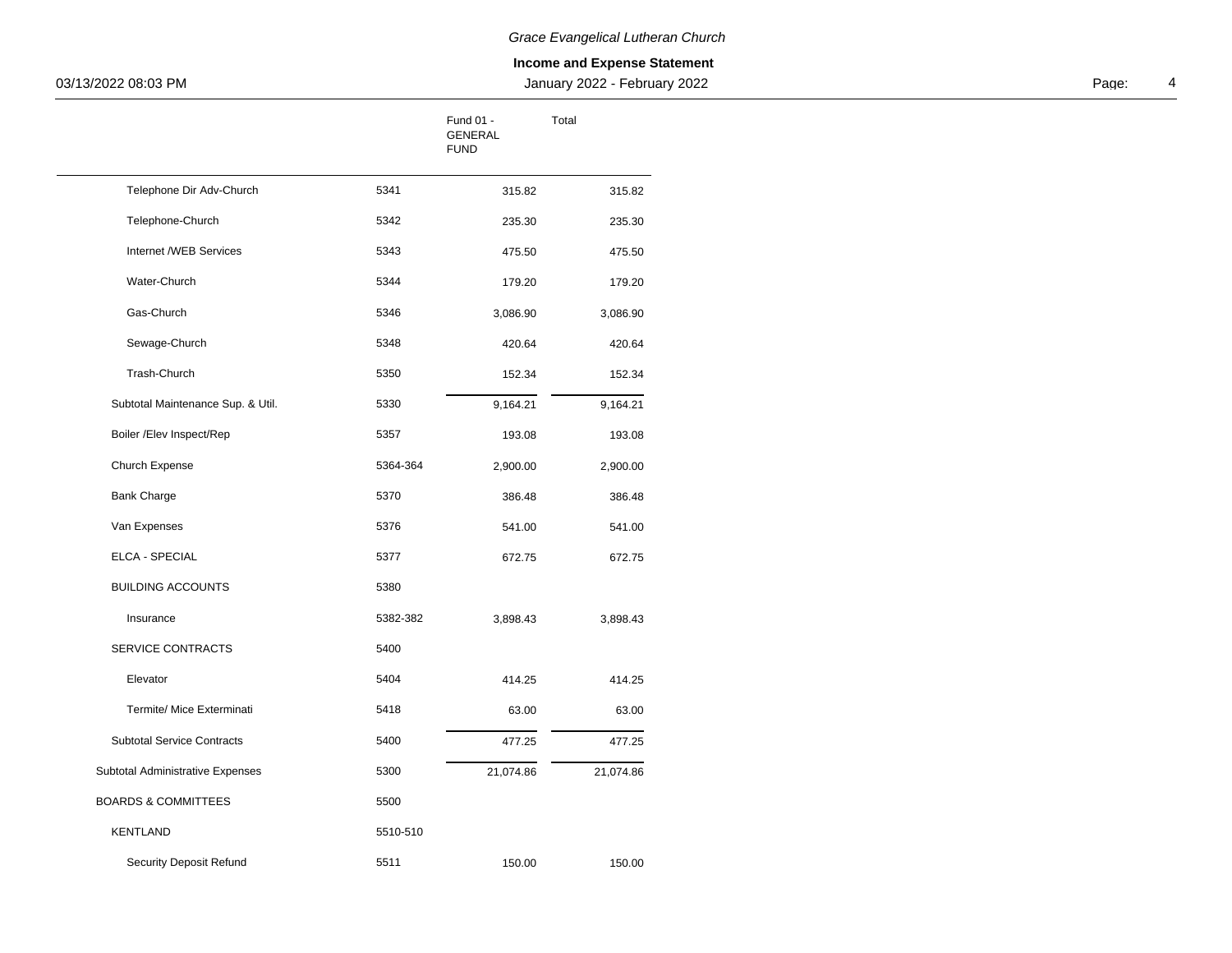| 03/13/2022 08:03 PM            |          | January 2022 - February 2022        |          |  |  | Page: |
|--------------------------------|----------|-------------------------------------|----------|--|--|-------|
|                                |          | Fund 01 -<br>GENERAL<br><b>FUND</b> | Total    |  |  |       |
| Electric-Kentland              | 5512     | 288.58                              | 288.58   |  |  |       |
| Gas-Kentland                   | 5514     | 446.60                              | 446.60   |  |  |       |
| Sewer-Kentland                 | 5518     | 178.20                              | 178.20   |  |  |       |
| Snow Removal-Kentland          | 5532     | 215.00                              | 215.00   |  |  |       |
| Subtotal Kentland              | 5510-510 | 1,278.38                            | 1,278.38 |  |  |       |
| PROPERTY BOARD                 | 5540     |                                     |          |  |  |       |
| Property & Maintenance         | 5542-542 | 181.54                              | 181.54   |  |  |       |
| Landscape/LawnMowing/Snow      | 5544     | 752.00                              | 752.00   |  |  |       |
| Subtotal Property Board        | 5540     | 933.54                              | 933.54   |  |  |       |
| WORSHIP & MUSIC BOARD          | 5550     |                                     |          |  |  |       |
| W&M Projects/Supp              | 5550-001 | 81.76                               | 81.76    |  |  |       |
| Flowers                        | 5556-556 | 803.16                              | 803.16   |  |  |       |
| Piano Tuning                   | 5576     | 300.00                              | 300.00   |  |  |       |
| Handbell Maint. & Supp.        | 5578     | 176.32                              | 176.32   |  |  |       |
| Subtotal Worship & Music Board | 5550     | 1,361.24                            | 1,361.24 |  |  |       |
| CHRISTIAN EDUCATION            | 5600     |                                     |          |  |  |       |
| Christian Ed Projects/Sup      | 5600-001 | 99.50                               | 99.50    |  |  |       |
| Sunday School                  | 5602     | 277.53                              | 277.53   |  |  |       |
| <b>Adult Education</b>         | 5614-614 | 454.92                              | 454.92   |  |  |       |
| Subtotal Christian Education   | 5600     | 831.95                              | 831.95   |  |  |       |
| EVANGELISM BOARD               | 5650     |                                     |          |  |  |       |
| Evanelism Projects/Supp        | 5650-001 | 174.78                              | 174.78   |  |  |       |
| FELLOWSHIP & ARTS              | 5670     |                                     |          |  |  |       |